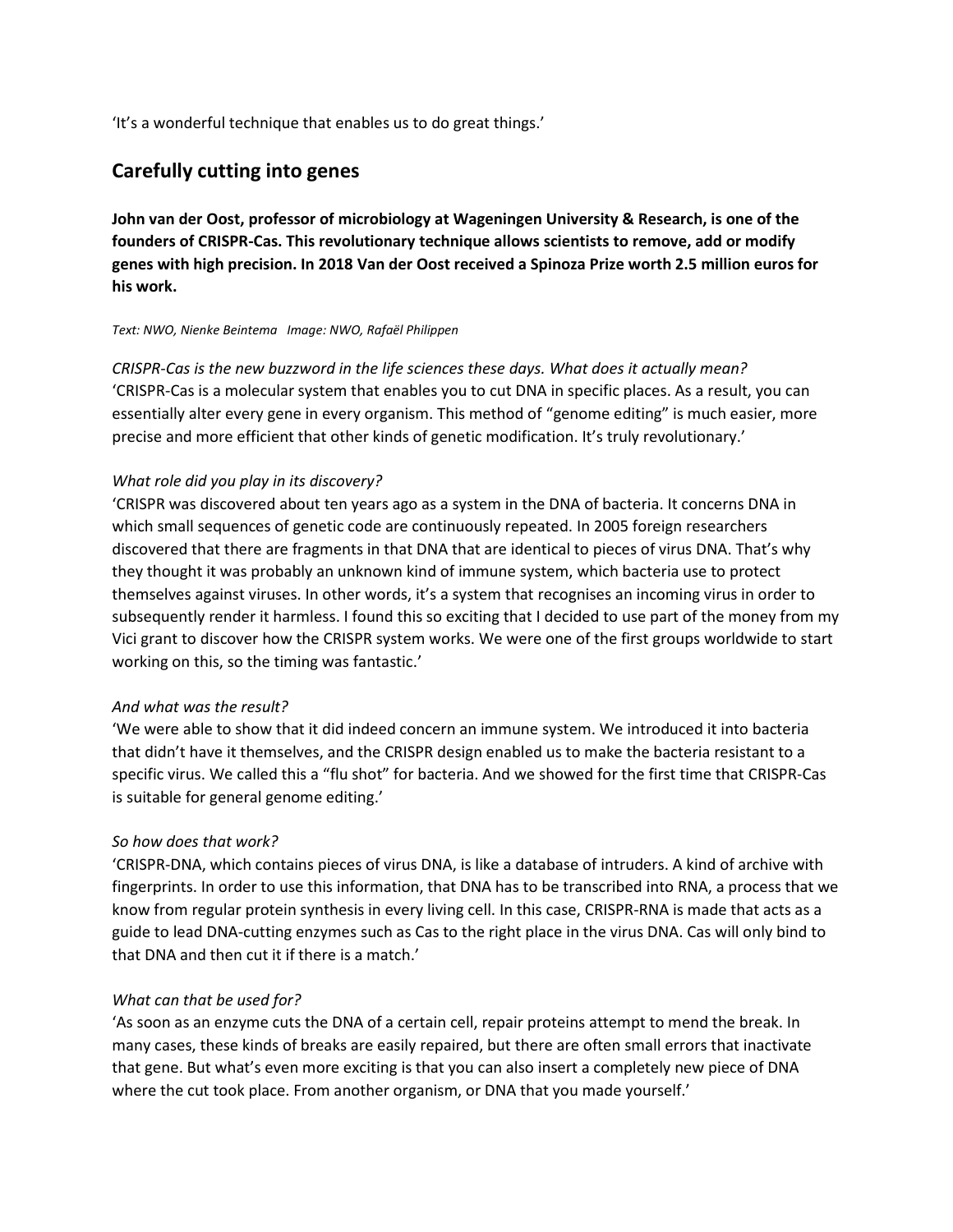## *Does this always happen in practice?*

'This is being used extensively in biotechnology to give microorganisms and plants certain desired properties. Companies are using the CRISPR technique on bacteria and fungi to improve the production of biofuels, for example. It works extremely well in plants too. In the United States, for example, there are apples on the market than no longer turn brown once they've been cut open.

'There are also many examples of successful genome editing of human cells. For example, you can silence genes in an extremely targeted way to study what their precise function is. A next step would be to make people better, but that's still a long way off for most genetic diseases. People frequently send me e-mails asking: when can you cure my disease? But of course you could never alter all cells in an organ or tissue with CRISPR. With the current technology the most you can hope for is to renew some of the cells at an extremely local level.'

#### *Which diseases would this benefit?*

'Haemophilia, for example, in which your liver is unable to effectively generate a certain blood clotting factor. If you were able to locally renew liver cells, then the liver would be able to generate that factor. Or you can alter white blood cells, which are part of our immune system, in such a way that they can attack specific cancer cells in a much more targeted way. These are great examples. But I'm afraid that for now CRISPR-Cas can only help us with a few genetic diseases. That's what I try to explain to people: that they shouldn't have unrealistic expectations.'

*If you correct a genetic defect in an extremely young embryo, can it grow into a healthy person?*  'Yes, theoretically that should be possible. But we're still very far away from that stage. And in addition to technical challenges, all kinds of major ethical issues come into play as well.'

#### *Don't they always come into play, as soon as it concerns genetic modification?*

'Yes, it still has a nasty aftertaste. But essentially it's no different than what's happing in nature. If there was no exchange of DNA, then we would be still be bacteria crawling through the mud. What we're doing is actually nothing new. We're just doing it much faster than how it happens in nature. And plant breeders have been using another trick for years: they treat the DNA of plants with radioactive radiation, which results in mutations, and ultimately new varieties. And that is perceived as being something "natural". But that's like shooting a gun without taking aim because many other changes occur as well. Yet these plants end up at the greengrocers in no time. CRISPR enables us to change specific genes now, seamlessly and efficiently.'

## *What are the most promising applications?*

'You can make crops resistant to drought, disease or salt, for example. Or you can significantly increase your yield. With the world population constantly on the rise that could become extremely important. You can have microorganisms makes certain medicines, or biofuels or bioplastics. In short, there are countless possibilities. Of course we have to closely monitor that the end products are safe and healthy. But in my opinion this discussion has started to spiral out of control. CRISPR allows us to make extremely precise changes to DNA. It's a wonderful technique that enables us to do many great things.'

*Are people insufficiently aware of this?*